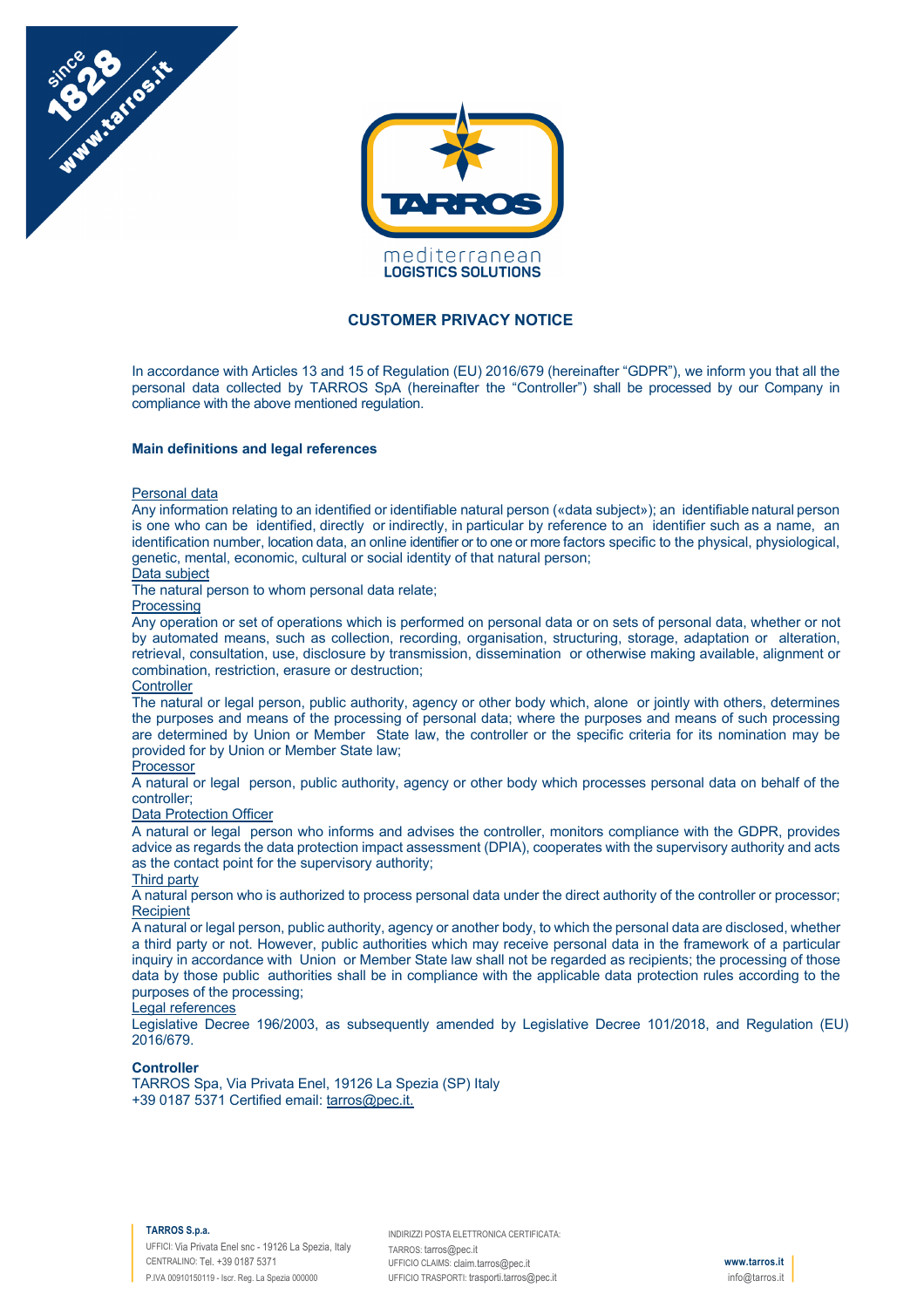

# **Purposes, legal basis and data retention period**

The personal data disclosed to the controller are necessary for:

1) Trade negotiations;

Manufactosite

- 2) Implementation of trade agreements;
- 3) Video-surveillance to protect the company's assets and for safety at work;
- 4) Legal protection;
- 5) Legal obligations.

The personal data are processed for the time necessary to fulfil the aforementioned purposes.

CCTV footage is retained for 48 hours.

The personal data disclosed to the controller shall also be used for communication or marketing purposes, the data subject shall have the right to obtain from the controller the erasure of personal data concerning him or her on written request.

The legal bases for processing under Article 6 of Regulation (EU) 2016/679 are:

1) as regards the personal data disclosed for trade agreements: processing is necessary for the performance of a contract to which the data subject is party or for the implementation of pre-contractual measures at the request of the data subject;

2) as regards the personal data disclosed for compliance with legal obligations: processing is necessary for compliance with any legal obligation to which the controller is subject;

3) as regards the personal data of the customer and third parties which are processed by the controller for communications purposes in situations of accidents, natural disasters, adversities: processing is necessary in order to protect the vital interests of the data subject or of any other natural person;

4) as regards communication or marketing purposes: the consent.

### **Processing**

Processing is performed by automated means and/or manually, without profiling as per Article 22, paragraphs 1 and 4 of GDPR, in compliance with Articles 29 and 32 of GDPR.

Personal data are processed by the controller in compliance with the principles of lawfulness, purpose limitation and personal data minimisation pursuant to Article 5 of GDPR. Data are processed at the registered office or at any other place of business of the controller.

### **Recipients**

The controller, in the performance of his or her tasks, employs his or her employees and third parties, such as collaborators or suppliers, who are authorised to process the personal data disclosed to the controller.

We inform you that the personal data disclosed to the controller shall not be transferred without authorisation of the data subject, but may be transferred to other recipients for compliance with all contractual obligations, to protect the company's assets, for legal protection and for compliance with legal obligations.

# **Special categories of personal data**

Pursuant to Articles 9 and 10 of GDPR the customer or the supplier may disclose personal data which can be defined as "special categories of personal data" revealing "*racial or ethnic origin, political opinions, religious or philosophical beliefs, or trade union membership, genetic data, biometric data for the purpose of uniquely identifying a natural person, data concerning health or data concerning a natural person's sex life or sexual orientation*" and personal data relating to criminal convictions and offences.

Personal data relative to the legal representative and/or the employees of the customer (identity card, photographs, etc.) belong to the above mentioned special categories.

### **Transfer of personal data**

Personal data may be transferred to Member States or third countries not belonging to the Union.

### **TARROS S.p.a.**

UFFICI: Via Privata Enel snc - 19126 La Spezia, Italy CENTRALINO: Tel. +39 0187 5371 P.IVA 00910150119 - Iscr. Reg. La Spezia 000000

INDIRIZZI POSTA ELETTRONICA CERTIFICATA: TARROS: tarros@pec.it UFFICIO CLAIMS: claim.tarros@pec.it UFFICIO TRASPORTI: trasporti.tarros@pec.it